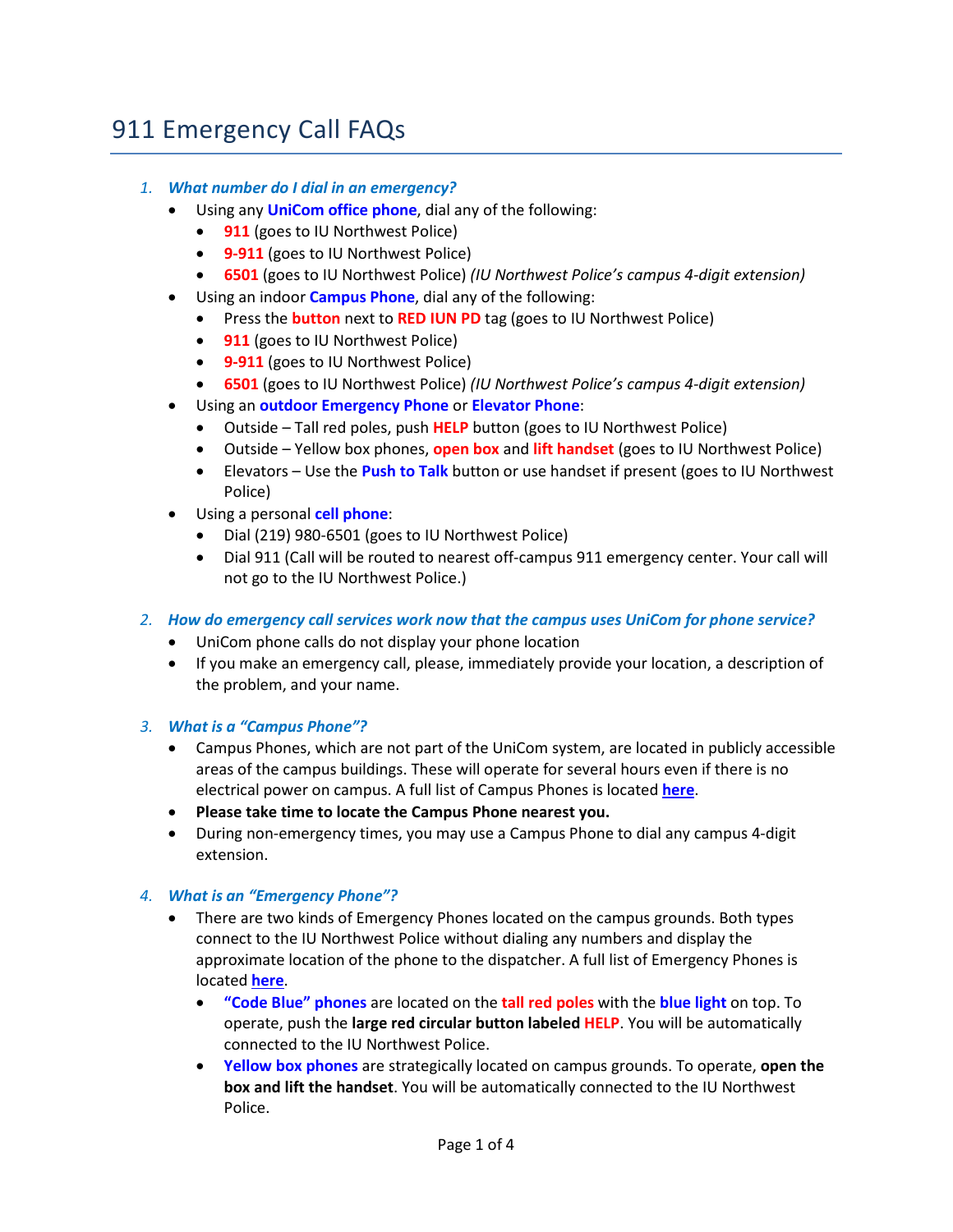- **Please take time to locate the Emergency Phone nearest you.** 
	- • Or, please view the **map** to see a listing of **Emergency Phones** on campus: [http://www.iun.edu/map/emergency-phones/index.htm.](http://www.iun.edu/map/emergency-phones/index.htm)
- *5. Why do campus emergency calls go to the IU Northwest Police?* 
	- • IU Northwest Police personnel are fully authorized police officers. They are highly trained in can respond more quickly than off-campus emergency responders. emergency procedures. As they are located on-campus and familiar with the campus, they
	- IU Northwest Police will contact and assist with any other emergency services needed, such as fire or medical.
- *6. What happens if my office internet is not working or electrical power goes out?* 
	- When the campus loses electrical power, internet and phone service via the office phones will not work. Your alternatives are:
	- • Use a personal **cell phone** until power is restored:
		- Dial (219) **980-6501** (goes to IU Northwest Police)
		- Dial **911** (Call will be routed to nearest off-campus 911 emergency center. Your call will not go to the IU Northwest Police.)
	- • If you do not have a cell phone or prefer not to use it you can:
		- Use the **Campus Phone** nearest to your location. See #1.
		- Use an outdoor **Emergency Phone**. See #1.

#### *7. What if my office phone is not working?*

- Use the **Campus Phone** or **Emergency Phone** nearest to your location. See #1.
- • If only your office phone is not working, use **any other office phone** that is available. It does not matter whether the phone is in a "locked" or "unlocked" status—any working phone can be used to make emergency calls. See #1.
- *8. What if the Exchange server for Outlook is down?* 
	- • **If you still have an Internet connection**, pick up the handset of your office phone and dial **911**. It does not matter whether the phone is in a "locked" or "unlocked" status.

#### *9. Where are Emergency and Campus Phones located?*

- several hours even if there is no electrical power. Campus Phones are located inside campus • Emergency and Campus Phones, which are not part of the UniCom system, are located in publicly accessible areas of the campus buildings and grounds. These will all operate for buildings, and Emergency Phones are located outdoors on the campus grounds.
- A full list of Campus Phones is located **[here](#page-2-0)**.
- A full list of Emergency Phones is located **[here](#page-3-0)**.
- **Please take time to locate the Emergency and Campus Phones nearest you.**
- Or, please view this **map** to see a listing of **Emergency Phones** on campus: [http://www.iun.edu/map/emergency-phones/index.htm.](http://www.iun.edu/map/emergency-phones/index.htm)

#### *10. Who do I contact if I have a question about these services?*

- Contact the UITS Northwest Support Center
	- **Call** (219) 981-4357 (HELP), **email** [iunhelp@iun.edu,](mailto:iunhelp@iun.edu) or **visit** Hawthorn Hall, Room 108.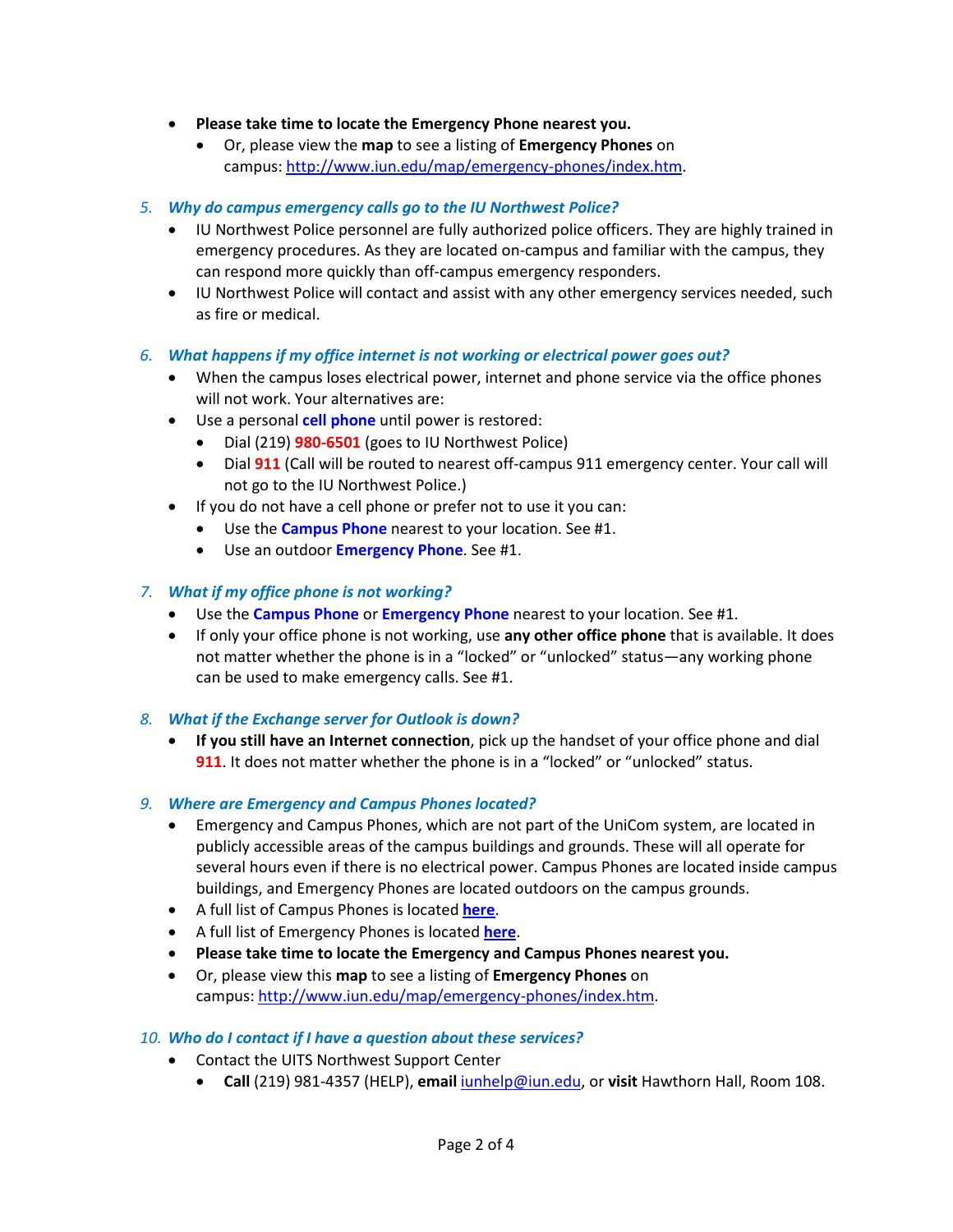#### <span id="page-2-0"></span> *Location of Campus Phones:*

| Location                          | <b>Inside Location(s)</b>                                                                   |
|-----------------------------------|---------------------------------------------------------------------------------------------|
| <b>Dunes Medical/Professional</b> | 1 <sup>st</sup> floor near Campus Clinic<br>$\bullet$                                       |
| <b>Building</b>                   | 1st floor near south elevator (near 1999F, around corner from<br>$\bullet$                  |
|                                   | fountain)                                                                                   |
|                                   | 2 <sup>nd</sup> floor north end                                                             |
|                                   | 2 <sup>nd</sup> floor near south elevator (near 2999F, around corner from                   |
|                                   | fountain)                                                                                   |
|                                   | 3 <sup>rd</sup> floor directly behind locked doors leading to Medical School labs           |
|                                   | 3 <sup>rd</sup> floor near south elevator (near 3999F, around corner from                   |
|                                   | fountain)                                                                                   |
| <b>Hawthorn Hall</b>              | 1 <sup>st</sup> floor northeast corner between doors and elevator<br>$\bullet$              |
|                                   | 1 <sup>st</sup> floor southwest corner between inner and outer entrance doors               |
|                                   | 2 <sup>nd</sup> floor northwest corner near glass windows overlooking Broadway<br>$\bullet$ |
|                                   | 2 <sup>nd</sup> floor southwest corner                                                      |
|                                   | 3 <sup>rd</sup> floor northeast corner near glass windows overlooking Broadway              |
|                                   | 3rd floor southwest corner                                                                  |
|                                   | 4 <sup>th</sup> floor northeast corner near glass windows overlooking Broadway              |
|                                   | 4 <sup>th</sup> floor southwest corner, directly across from Women's Restroom               |
| John W. Anderson Library          | 1 <sup>st</sup> floor inside north entrance doors<br>$\bullet$                              |
| Conference Center                 | 1 <sup>st</sup> floor near elevator                                                         |
|                                   | 2 <sup>nd</sup> floor near elevator                                                         |
|                                   | 3 <sup>rd</sup> floor near elevator                                                         |
|                                   | 1 <sup>st</sup> floor inside south entrance doors (will replace current pay phone)          |
| Lindenwood Hall                   | 1 <sup>st</sup> floor inside north entrance near directory board<br>$\bullet$               |
| Marram Hall                       | 1 <sup>st</sup> floor west entrance near revolving doors, next to copy machine<br>$\bullet$ |
|                                   | 2 <sup>nd</sup> floor next to men's restroom across from Biology fish tank                  |
|                                   | 3 <sup>rd</sup> floor next to men's restroom across from Geology rock display<br>$\bullet$  |
| <b>Moraine Student Center</b>     | Across from south entrance doors near Career Services<br>$\bullet$                          |
|                                   | Near west entrance doors inside the red booth<br>$\bullet$                                  |
| Raintree Hall                     | 1st floor near southwest entrance, next to RH145<br>$\bullet$                               |
|                                   | 2 <sup>nd</sup> floor near elevator, next to RH204                                          |
| Savannah Center                   | $1st$ floor inside north entrance by ticket booth (will replace current                     |
|                                   | cell phone)                                                                                 |
|                                   | 1st floor inside south entrance doors near auditorium entrance                              |
|                                   | within grey booth                                                                           |
|                                   | 2 <sup>nd</sup> floor across from SC222, near Student Services Administration               |
|                                   | 2 <sup>nd</sup> floor near exit, within the jogging track                                   |
| <b>Sycamore Hall</b>              | 1st floor inside north entrance near directory board                                        |